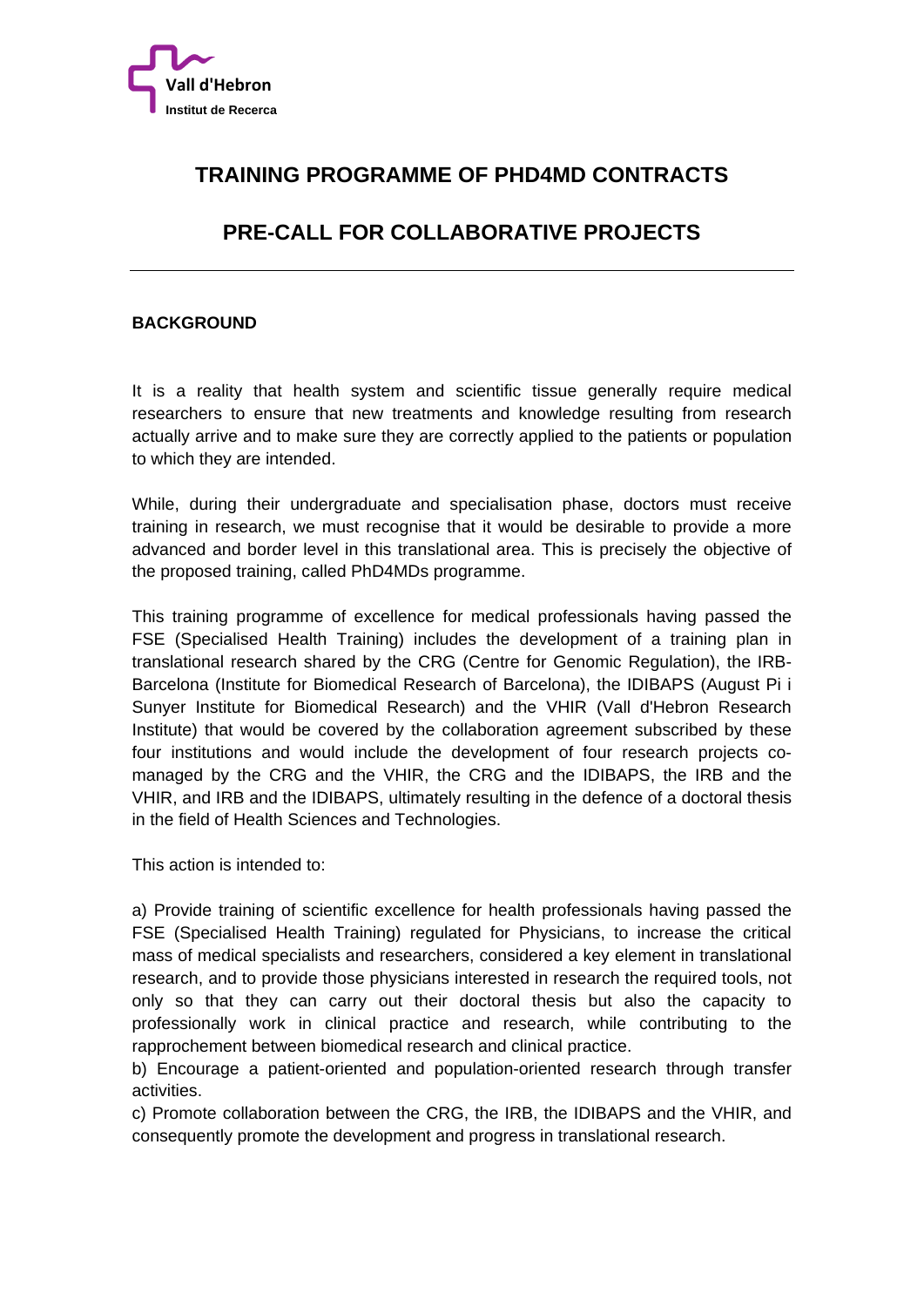

The call consists of two phases (with a double selection process): a pre-convocation to select those collaborative projects that will constitute the object of study and research of this programme, and a subsequent convocation to select the candidates who will carry out the projects.

#### **BASES**

#### **1. Purpose**

The call is aimed at the selection of at least 4 collaborative research projects that will constitute the object of study and research of the PhD4MDs Programme.

#### **2. Characteristics of research projects**

2.1. The research projects will be conducted in co-management regime, one of the codirectors, a researcher from the CRG or the IRB, and the second co-director, a researcher of the VHIR or the IDIBAPS. The projects will have a clear translational character, as well as dimensional and defined objectives that can be carried out within a period of 3 years.

2.2. Projects must respect the fundamental principles set out in the Declaration of Helsinki and its subsequent revisions of the World Medical Association, the Agreement of the European Council on Human Rights and Biomedicine, the Universal Declaration of the UNESCO on human genome and human rights. Projects must also meet the requirements of the Spanish legislation in the fields of biomedical research, personal data protection and bioethics.

#### **3. Requirements for research groups**

Receiver research groups must be led by a researcher linked to one of the four organiser institutions.

#### **4. Application and documentation to be submitted by co-directors**

4.1. The application, in accordance with standard procedures, must be formalised by the two researchers who will co-manage the collaborative project.

Applications must be submitted by email to the phd@irbbarcelona.org within the period specified in Base nº5 of this Call.

4.2. The four institutions guarantee the confidentiality of the submitted documents.